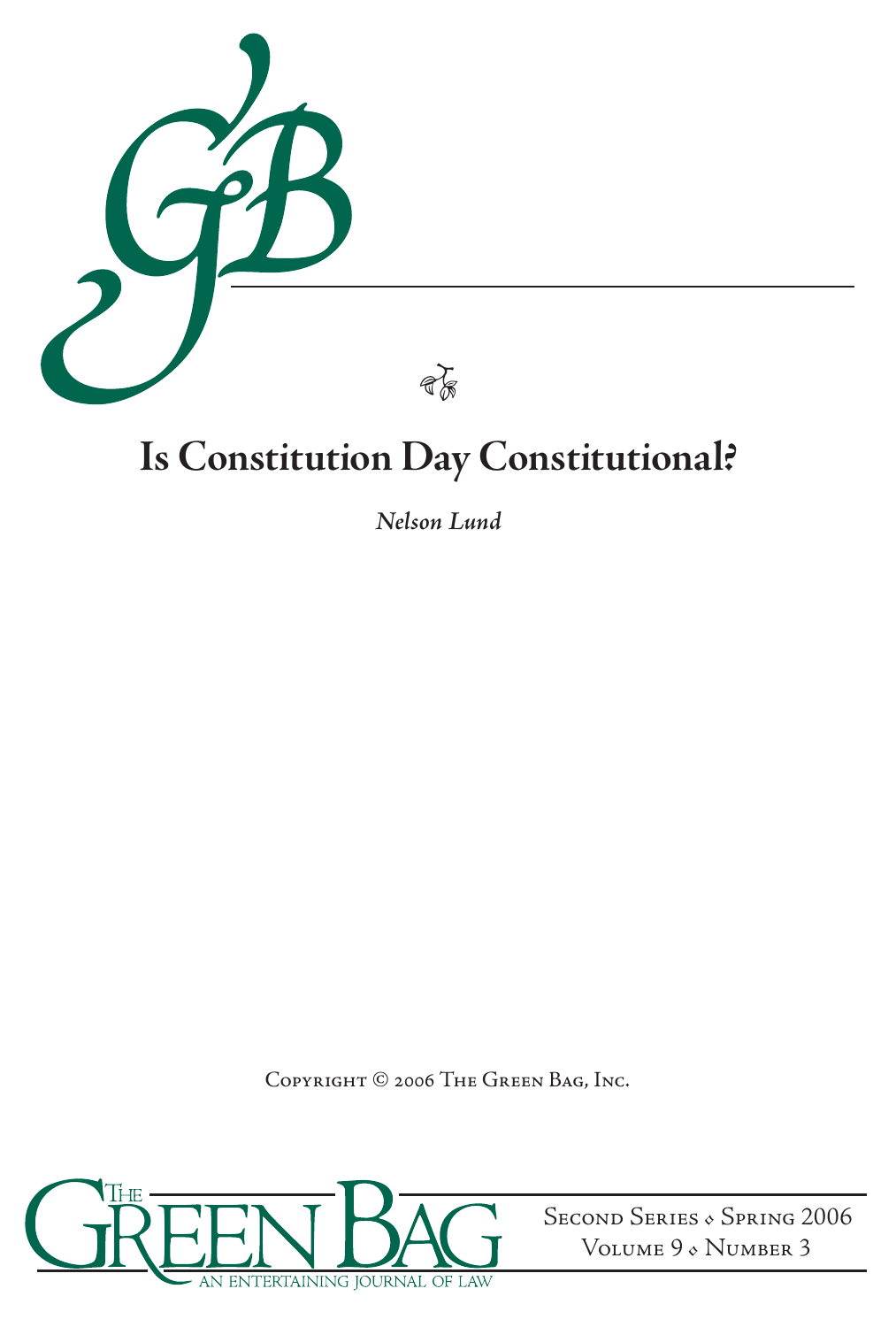# **Is Constitution Day Constitutional?**

#### *Nelson Lund*

*E* ARE HERE TO observe Constitution Day,<sup>1</sup> but this is not ex-<br>actly a spontaneous gathering.<br>The university has been told, by no less an tution  $\text{Day}^1$  but this is not exactly a spontaneous gathering. The university has been told, by no less an authority than the United States Congress, that we *must* hold a program about the Constitution at this time every year. But must we, really?

The statute in question is an appropriations act that directs the expenditure of money on a great variety of activities, including financial assistance to educational institutions like George Mason. One provision, known as the Byrd Amendment,<sup>2</sup> states:

Each educational institution that receives Federal funds for a fiscal year

shall hold an educational program on the United States Constitution on September 17 of such year for the students served by the educational institution.<sup>3</sup>

Since we're observing Constitution Day, let's resist the lawyer's habit of beginning with constitutional law (sometimes referred to as the Living Constitution), and start instead with something very different, namely the Constitution. This interesting document (sometimes thought of as the Dead and Just as Well Forgotten Constitution) is preserved, mummy-like, in the National Archives on the aptly named Constitution Avenue in downtown Washington.

The question I want to ask is whether

*Nelson Lund is Patrick Henry Professor of Constitutional Law and the Second Amendment at George Mason University School of Law. This essay is a revised and annotated version of remarks delivered at the first Constitution Day Program held at the George Mason University School of Law on September 16, 2005. In accordance with* Green Bag *policy (see "Author Notes" on the masthead page, supra), helpful comments from my colleagues will go unacknowledged. Research support from George Mason's Law and Economics Center, however, is gratefully noted.*

1 September 17 is designated as Constitution Day and Citizenship Day by statute. 36 U.S.C. § 106. Because September 17 falls on a Saturday this year, we are observing it a day early.

2 This is not by any means the only Byrd Amendment to have graced the Statutes at Large during the long career of West Virginia's senior Senator.

3 Consolidated Appropriations Act, 2005, Pub. L. No. 108–447, § 111, 118 Stat. 2809, 3344–45 (Dec. 8, 2004). The statute includes a proviso saying that if September 17 is on a weekend, the program can be held the previous or following week.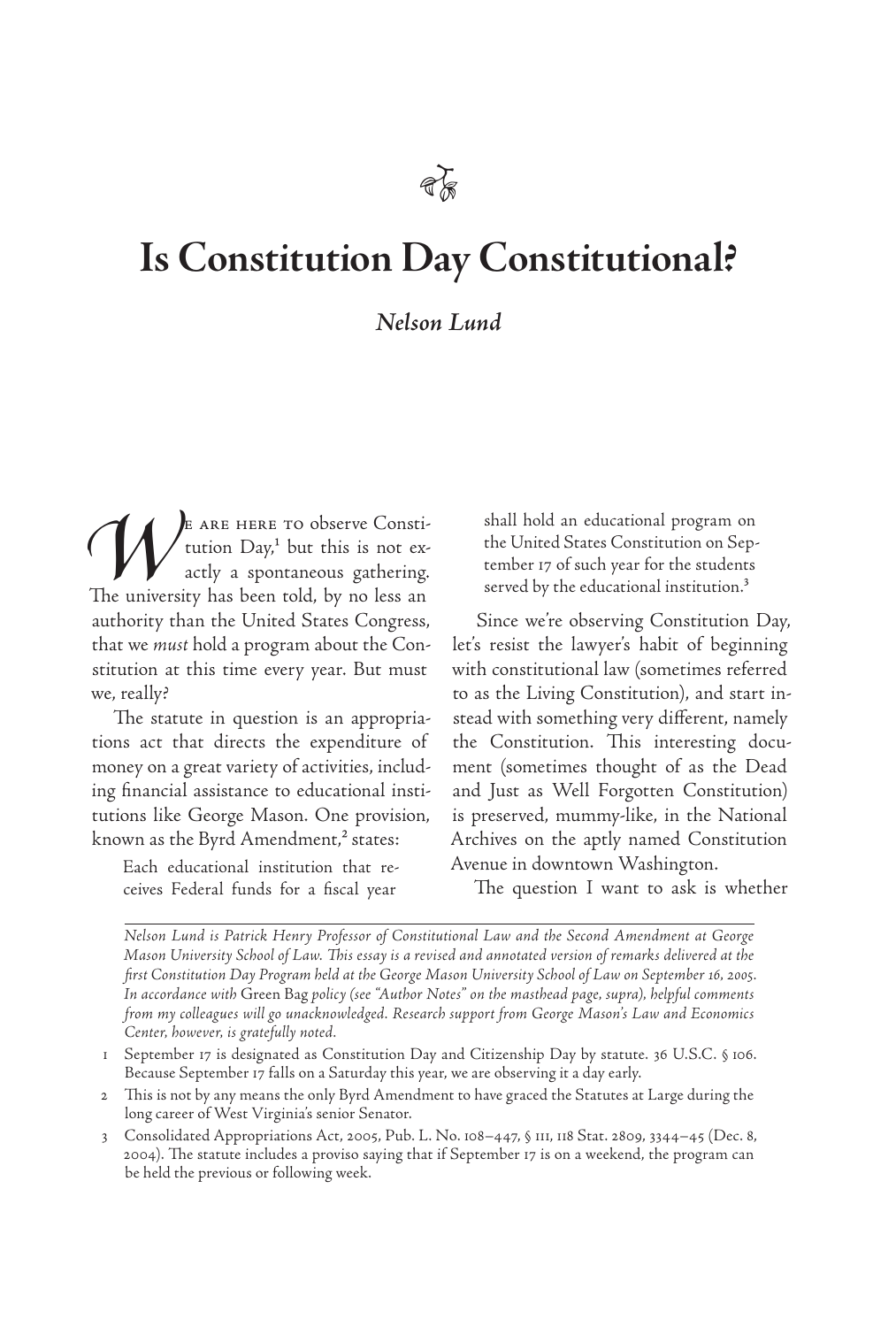## *Ne l s o n L u n d*

the Constitution gives Congress the authority to dictate that we hold the program that the Byrd Amendment purports to require. This Amendment applies to educational institutions that receive Federal funds, and I suppose Congress can impose conditions on such grants only if it has the authority to make the grants in the first place. Accordingly, it seems that the first question is whether Congress is authorized by the Constitution to provide such funds.

That question seems to me to be impossible to answer at this level of generality. If Congress provided federal funds for the purpose of teaching people how to operate a post office, or to coin money, or to serve as a military officer, or to be a federal judge, the Necessary and Proper Clause makes it clear that there would be constitutional authority for the appropriation. On the other hand, if Congress provided federal funds to teach people how to stage a performance of *Hamlet* or how to read Xenophon in the original Greek, let alone how to skateboard or needlepoint, it would be much more difficult to identify a source of authority for such spending in the Constitution.

At least for the sake of the argument, I'll assume that all of the schools affected by the Byrd Amendment receive at least *some* federal funds that Congress is no doubt constitutionally authorized to provide, such as money to operate ROTC programs or to conduct research on protecting our nation's critical infrastructure from terrorist attacks.4

The next question is whether Congress may grant the money on condition that the school conduct educational programs about the Constitution at a specified time each

year. The natural first response might be: "Why not?" As a general rule, anyone who gives money away is free to attach conditions to the gift. Why should Congress be any different?

One exception to the general rule, easily inferred from the Constitution, is that conditions on grants should not themselves violate the Constitution. How might they do that? One obvious way would be by requiring the grantee to violate somebody's constitutional rights. If, for example, Congress required schools receiving federal funds to coerce their faculty into electioneering for the incumbent Member of Congress during the next campaign, that would be an unconstitutional condition. Another case might be one in which Congress required a grant recipient to relinquish his own constitutional rights as a condition of receiving the grant. Once you start thinking about this case, though, it starts to look a little tricky.

Here's why. I have a constitutional right to stay in bed each morning, and the Thirteenth Amendment forbids the government or anyone else from forcing me to get up and go to work. Therefore, when the government offers me money to come into my office at George Mason, it is trying to induce me not to exercise my constitutional right to stay in bed. Similarly, you have a First Amendment right to say that Senator Byrd is a pompous busybody. But if you were hired to be the Senator's press secretary, you would be required as a condition of receiving your salary to stifle your desire to express that sentiment. I think it must be perfectly permissible for the government to impose such conditions on those who accept salaries (which are equivalent to conditional grants) from

<sup>4</sup> Consider, for example, H.R. Conf. Rpt. 109–272, at 143 (Nov. 7, 2005), which directs that \$6.5 million of an appropriation for the National Institute of Standards and Technology be used for a certain critical infrastructure program that had "received similar funding in previous fiscal years." Those who are knowledgeable about such matters will recognize that this is an almost unbelievably worthy program made possible by a federal grant to George Mason University.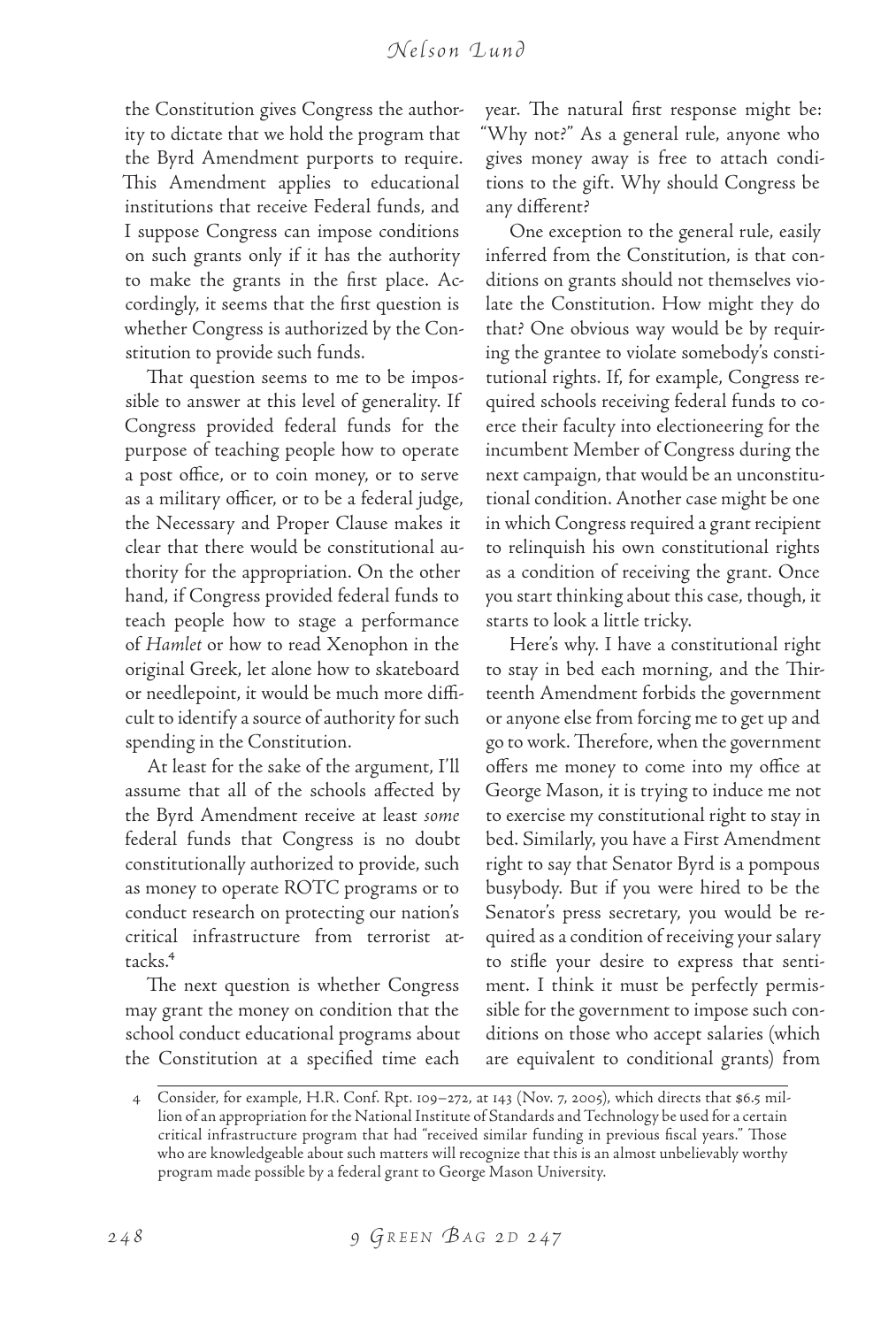the government, and I've never heard anyone suggest otherwise.

But what if the government offers to hire me as a janitor, on the condition that I refrain from owning a foreign-made automobile, or on the condition that I change my religion, or (and here I hate to let the thought even cross my mind) relinquish my firearms? Intuitively this seems different, perhaps because the conditions appear to have nothing to do with being a janitor. Would it make a difference if I were being hired to perform janitorial services at the White House, where I would be part of a staff that the President wishes to present to the nation as a model of Episcopalian rectitude, every member of which supports his goals of nurturing the American automobile industry back to health and halting the proliferation of guns in civilian hands?

Does the Constitution give us a way to distinguish a press secretary from a janitor with respect to the freedom of speech? Or to differentiate between the janitor's right to the free exercise of religion and his right to own a Toyota? I'm not even sure that it is possible to articulate a usefully precise legal test that can sensibly answer such questions, let alone to find one that can be derived directly from the Constitution. It is not surprising that the doctrine of unconstitutional conditions, as Richard Epstein has pointedly noted, "roams about constitutional law like Banquo's ghost, invoked in some cases, but not in others."5

That said, the Byrd Amendment hardly seems to present a problematic case. This legal provision seems more like the government paying me to get out of bed and go

to work than like the government offering me a job on the condition that I change my religion. I imagine that most or all federal grants to schools require them to spend the money by engaging in specified activities in support of their educational mission. The Byrd Amendment merely adds one more tiny little educational project to the list of projects that schools have to carry out in return for the money they get from Congress.

I don't see how this could violate, or even threaten, anyone's constitutional rights. Congress didn't dictate what must be taught about the Constitution, and it even left the schools free to conduct programs making fun of the Byrd Amendment or questioning its constitutionality. There's even a plausibly legitimate federal interest in promoting knowledge or discussion about the federal Constitution, so it's not as though Congress is up to no good, or is meddling in things that are none of its concern. I therefore provisionally conclude that the Byrd Amendment is probably constitutional.

By this point, I imagine that many of you are wondering why I'm engaging in this self-indulgent exposition of what I think the Constitution means. I'm not a court, so why should anyone care what I think? Fair enough. So let's turn finally to what the Supreme Court thinks.

Right off the bat, I have to say that the Supreme Court has taken a very different approach than I did. According to the Justices, there is no need to find a specific constitutional provision – like the Post Office Clause6 or the Raise and Support Armies  $Clause<sup>7</sup> – that would justify spending money$ subsidizing educational programs. The Su-

<sup>5</sup> Richard A. Epstein, *Unconstitutional Conditions, State Power, and the Limits of Consent*, 102 Harv. L. Rev. 4, 10–11 (1988). *See also* Kathleen M. Sullivan, *Unconstitutional Conditions*, 102 Harv. L. Rev. 1413, 1416 (1989) (as applied by the Supreme Court, "the doctrine of unconstitutional conditions is riven with inconsistencies").

<sup>6</sup> Art. I, § 8, cl. 8.

*<sup>7</sup> Id.* cl. 12.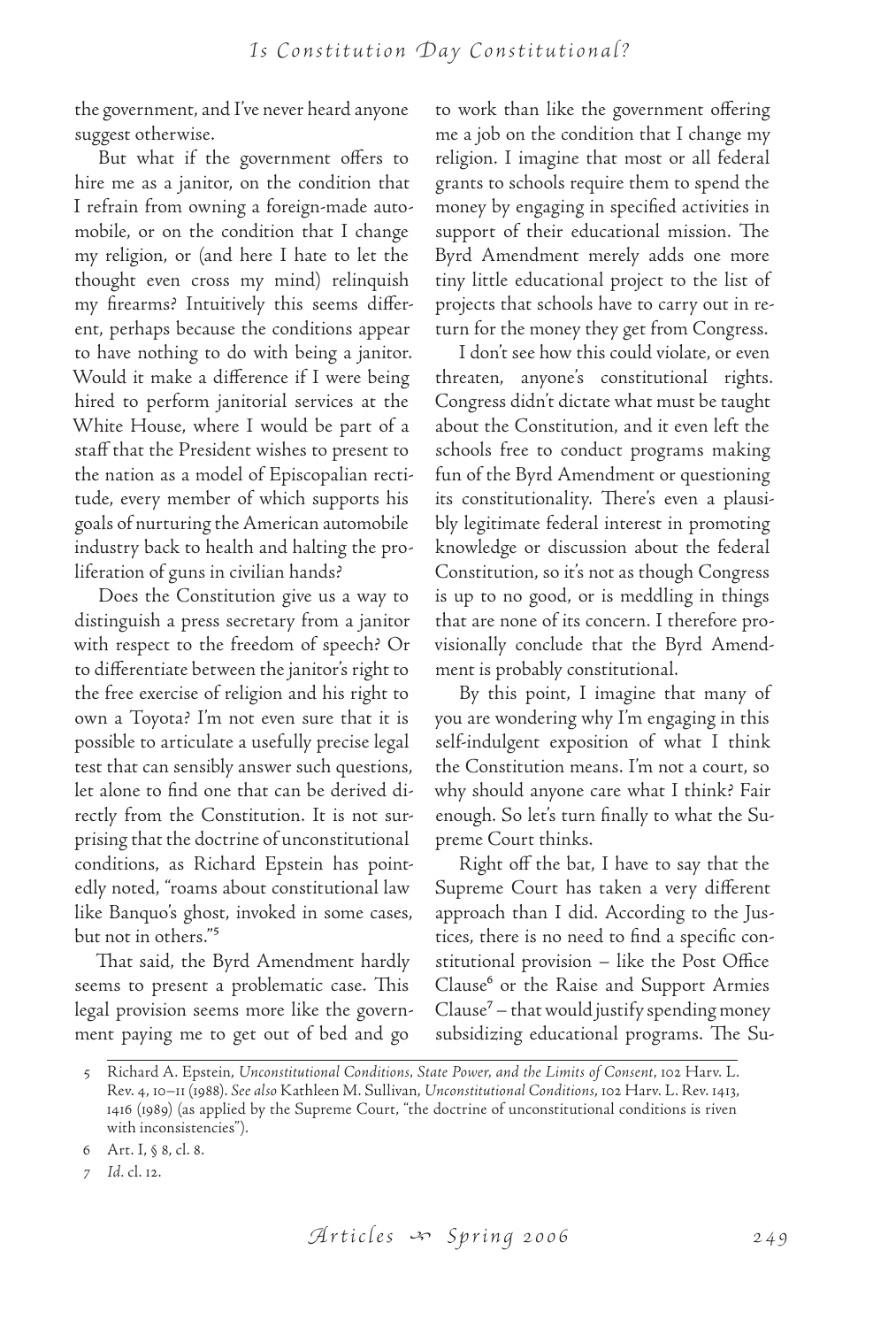preme Court thinks that congressional authority to do this sort of thing is provided in Article I, Section 8, Clause 1, which reads:

The Congress shall have Power To lay and collect Taxes, Duties, Imposts and Excises, to pay the Debts and provide for the common Defence and general Welfare of the United States; but all Duties, Imposts and Excises shall be uniform throughout the United States … .

Although the Court has not explained its thinking in much detail, the idea is that this provision gives Congress a general power to spend money, so long as the spending is for the common defense or general welfare.

The Court has been extremely deferential to Congress in deciding what kinds of spending will promote the "general welfare." Indeed, the Court has actually come close to saying that anything Congress decides to spend money on is ipso facto to be regarded as serving the general welfare.<sup>8</sup> Of course the text of this clause says nothing at all about any power to spend money. And, as James Madison and others have argued, reading this clause to give Congress a general power to provide for the general welfare, or even to spend money for the general welfare, is difficult to square with the legislative history of the Constitution, and would seem to render most of the remainder of Section 8 redundant.9 More significantly, in my view

and I think Madison's as well, the reading adopted by the Supreme Court effectively provides Congress with an almost plenary legislative authority that makes a mockery of the Constitution's carefully enumerated and limited list of legislative powers.

If the Supreme Court's interpretation is so troublesome, what *does* that language about the "general welfare" mean? Madison himself suggested that the clause in question simply gives Congress "Power To lay and collect Taxes, Duties, Imposts and Excises" *in order* "to pay the Debts and provide for the common Defence and general Welfare of the United States." That is a perfectly natural reading of the language, and one that is consistent with the structure and history of the Constitution.

Whatever problems there may be with the Supreme Court's interpretation, this is one of those matters that we call "settled law." It may not meet the strictest test of stare decisis, which requires that a precedent receive the approval of Justice Thomas,<sup>10</sup> but it may at least qualify for the status of what Senator Specter calls a "super precedent," if not quite that of a "super-duper precedent."11

So, let's assume that the underlying congressional authority to spend money on all kinds of education is unchallengeable under current doctrine. We then have to ask whether the condition imposed by the Byrd Amendment is constitutional. Most of the

<sup>8</sup> *See South Dakota v. Dole, 483 U.S. 203, 207*  $\Theta$  *n.2 (1987).* 

<sup>9</sup> *See*, for example, James Madison, Speech on the Bank Bill, U.S. House of Representatives, Feb. 2, 1791 (reprinted in P. Kurland and R. Lerner, 2 *The Founders' Constitution* 446 (U. Chicago Press 1987)); James Madison, Letter to Andrew Stevenson, Nov. 27, 1830 (reprinted *id*. at 453–59); Thomas Jefferson, Letter to Albert Gallatin, June 16, 1817 (reprinted *id*. at 452); David P. Currie, *The Constitution in the Supreme Court: The Second Century 1888–1986* 230–31 (U. Chicago Press 1990).

<sup>10</sup> *See Sabri v. United States*, 541 U.S. 600 (2004), and especially Justice Thomas's opinion concurring in the judgment.

<sup>11</sup> *See* Charles Babington, *Specter Asks; Roberts Answers, for the Most Part*, Washington Post, September 7, 2005, at A9 (reporting that Arlen Specter asked John Roberts, "Is Roe a super-precedent?"); Robin Toner, *In Complex Dance, Roberts Pays Tribute to Years of Precedent Behind Roe v. Wade*, N.Y. Times, September 14, 2005 (reporting that at Roberts's confirmation hearings, Specter suggested that by now "Roe might be a super-duper precedent").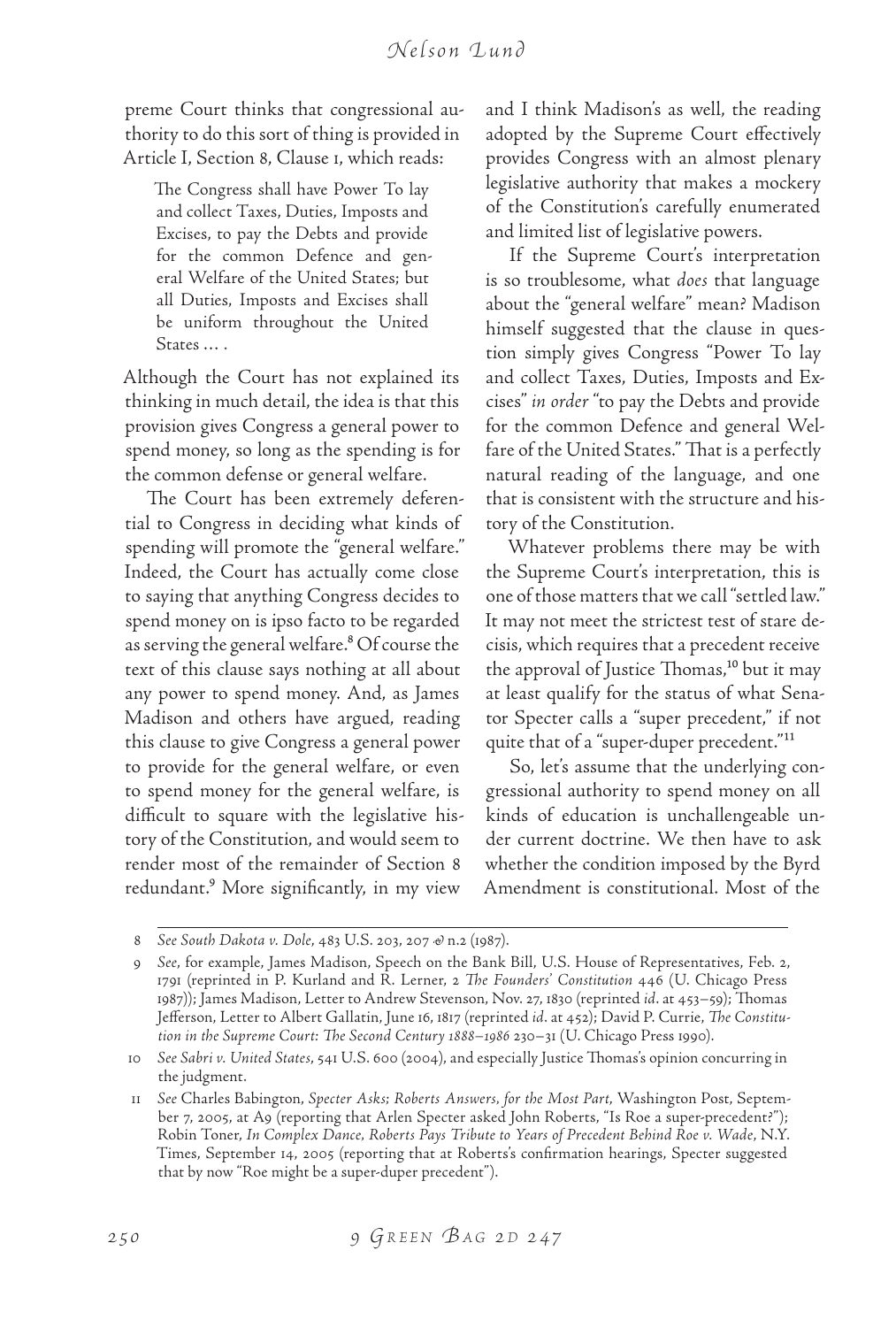cases involving challenges to such conditions have arisen in connection with conditions on grants to states, rather than to private parties, and I'm going to focus on that context. Doing so is certainly appropriate here today at George Mason, which is a state school.

In 1987, in *South Dakota v*. Dole,<sup>12</sup> the Court summed up its current position. As a general matter, Congress can advance its conception of the "general welfare" by offering money to the states on the condition that the states comply with congressional instructions.<sup>13</sup> No surprise there. But there are a few exceptions:

First, the Court has suggested that a condition that is insufficiently related to the federal interest in a program might be invalid. With droll understatement, *Dole* noted that this suggestion had not been accompanied by "significant elaboration,"14 and the Court has never invalidated any statute for failing to comply with this unelaborated thought. So nobody knows what it means, if anything.

In any event, the Byrd Amendment seems very likely to pass whatever test might be adopted, since the federal government manifestly has a much greater interest in promoting knowledge about the federal Constitution than it does in lots of other things on which it routinely spends money from the federal treasury, such as an award of \$72,000 to the Jackson County Library System in Ripley, West Virginia.15 Perhaps you can guess which member of Congress first realized that this appropriation would

serve the general welfare of the nation.

The Court has also said that spending restrictions may not contravene other, independent constitutional restrictions on congressional power.16 The only possible restriction I can think of in this context is the First Amendment, and its applicability seems quite far-fetched even with respect to private universities, let alone a state school like George Mason. If the First Amendment allows Congress to give schools money on the condition that they teach about physics or history, which everybody assumes is perfectly permissible, it's hard to see why they can't command that there be a tiny bit of teaching about the Constitution as well.

The Court has also said that "the financial inducement offered by Congress might be so coercive as to pass the point at which 'pressure turns into compulsion.'"17 I don't think anybody knows what this means. But there is at least one educational institution that has refused all federal aid,18 and I believe that federal aid provides a pretty small part of the budget of most or all institutions that do accept it. So it seems hard to find anything like compulsion even lurking in the Byrd Amendment.

That brings me to the final element of the test laid out in *South Dakota v. Dole*. Conditions imposed by Congress must be unambiguous, in order to provide fair notice, thus "enabl[ing] the States to exercise their choice knowingly, cognizant of the consequences of their participation."<sup>19</sup> It's not entirely clear that the Byrd Amendment passes this

<sup>12</sup> 483 U.S. 203.

<sup>13</sup> *Id.* at 207.

<sup>14</sup> *Id.* at 207–08.

<sup>15</sup> Consolidated Appropriations Act, 2005 (full cite in note 3 above), title IV, 118 Stat. at 3156.

<sup>16</sup> *Dole*, 483 U.S. at 208.

<sup>17</sup> *Id.* at 211.

<sup>18</sup> *See* www.hillsdale.edu/admissions/faq/faq\_list.asp?iSectionID=1siGroupID=45siQuestionID=1 08.

<sup>19</sup> *Dole*, 483 U.S. at 207.